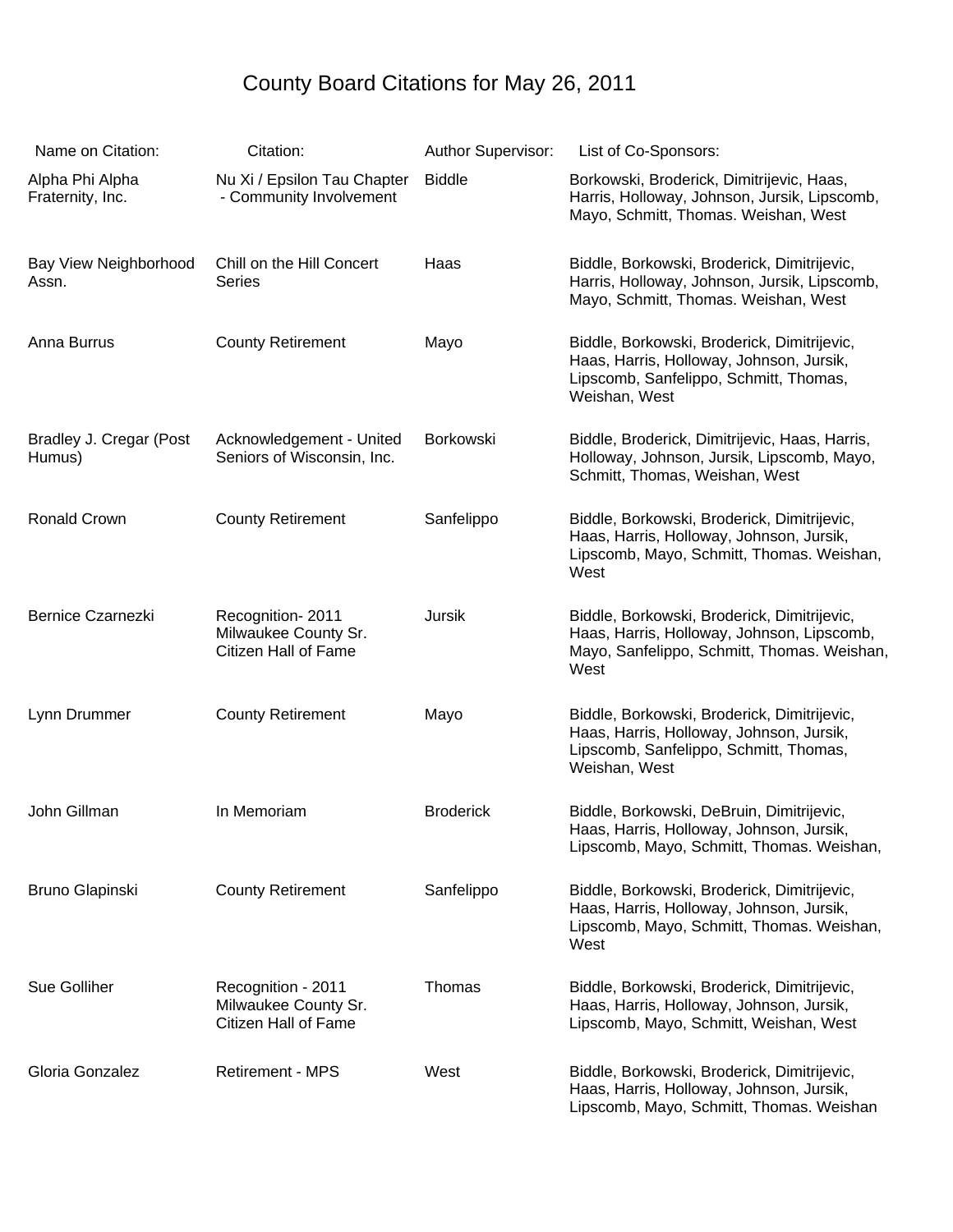## County Board Citations for May 26, 2011

| Name on Citation:                    | Citation:                                              | Author Supervisor: | List of Co-Sponsors:                                                                                                                                                    |
|--------------------------------------|--------------------------------------------------------|--------------------|-------------------------------------------------------------------------------------------------------------------------------------------------------------------------|
| <b>Great Lakes Beverage</b><br>Assn. | Annual Schoarship Fund                                 | Holloway           | Biddle, Borkowski, Broderick, Dimitrijevic,<br>Haas, Harris, Johnson, Jursik, Lipscomb,<br>Mayo, Schmitt, Thomas. Weishan, West                                         |
| Kathleen Homsher                     | <b>County Retirement</b>                               | Thomas             | Biddle, Borkowski, Broderick, Dimitrijevic,<br>Haas, Harris, Holloway, Johnson, Jursik,<br>Lipscomb, Mayo, Sanfelippo, Schmitt, Weishan,<br>West                        |
| <b>Christopher Kraidich</b>          | Eagle Scout                                            | Cesarz             | Biddle, Borkowski, Broderick, DeBruin,<br>Dimitrijevic, Haas, Harris, Holloway, Johnson,<br>Jursik, Lipscomb, Mayo, Rice, Sanfelippo,<br>Schmitt, Thomas. Weishan, West |
| <b>Gregory Kress</b>                 | Acknowledgement - United<br>Seniors of Wisconsin, Inc. | Borkowski          | Biddle, Broderick, Dimitrijevic, Haas, Harris,<br>Holloway, Johnson, Jursik, Lipscomb, Mayo,<br>Schmitt, Thomas. Weishan, West                                          |
| Kathleen Lidwin                      | <b>County Retirement</b>                               | Dimitrijevic       | Biddle, Borkowski, Broderick, DeBruin, Haas,<br>Harris, Holloway, Johnson, Jursik, Lipscomb,<br>Mayo, Sanfelippo, Schmitt, Thomas. Weishan,<br>West                     |
| Darcie Muckler                       | <b>County Retirement</b>                               | Haas               | Biddle, Borkowski, Broderick, Dimitrijevic,<br>Harris, Holloway, Johnson, Jursik, Lipscomb,<br>Mayo, Sanfelippo, Schmitt, Thomas. Weishan,<br>West                      |
| <b>Michael Piontek</b>               | <b>County Retirement</b>                               | Borkowski          | Biddle, Broderick, Dimitrijevic, Haas, Harris,<br>Holloway, Johnson, Jursik, Lipscomb, Mayo,<br>Sanfelippo, Schmitt, Thomas. Weishan, West                              |
| Karen Raschke                        | <b>County Retirement</b>                               | Borkowski          | Biddle, Broderick, Dimitrijevic, Haas, Harris,<br>Holloway, Johnson, Jursik, Lipscomb, Mayo,<br>Sanfelippo, Schmitt, Thomas. Weishan, West                              |
| Carla Rice                           | <b>County Retirement</b>                               | Thomas             | Biddle, Borkowski, Broderick, Dimitrijevic,<br>Haas, Harris, Holloway, Johnson, Jursik,<br>Lipscomb, Mayo, Sanfelippo, Schmitt, Weishan,<br>West                        |
| Ronald Schwartz                      | 2011 Milwaukee County Sr.<br>Citizen Hall of Fame      | Schmitt            | Biddle, Borkowski, Broderick, Dimitrijevic,<br>Haas, Harris, Holloway, Johnson, Jursik,<br>Lipscomb, Mayo, Thomas. Weishan, West                                        |
| Francis C. Springob                  | Acknowledgement - United<br>Seniors of Wisconsin, Inc. | <b>Borkowski</b>   | Biddle, Broderick, Dimitrijevic, Haas, Harris,<br>Holloway, Johnson, Jursik, Lipscomb, Mayo,<br>Schmitt, Thomas. Weishan, West                                          |
| Dennis Tranberg                      | <b>County Retirement</b>                               | Haas               | Biddle, Borkowski, Broderick, Dimitrijevic,<br>Harris, Holloway, Johnson, Jursik, Lipscomb,<br>Mayo, Sanfelippo, Schmitt, Thomas, Weishan                               |